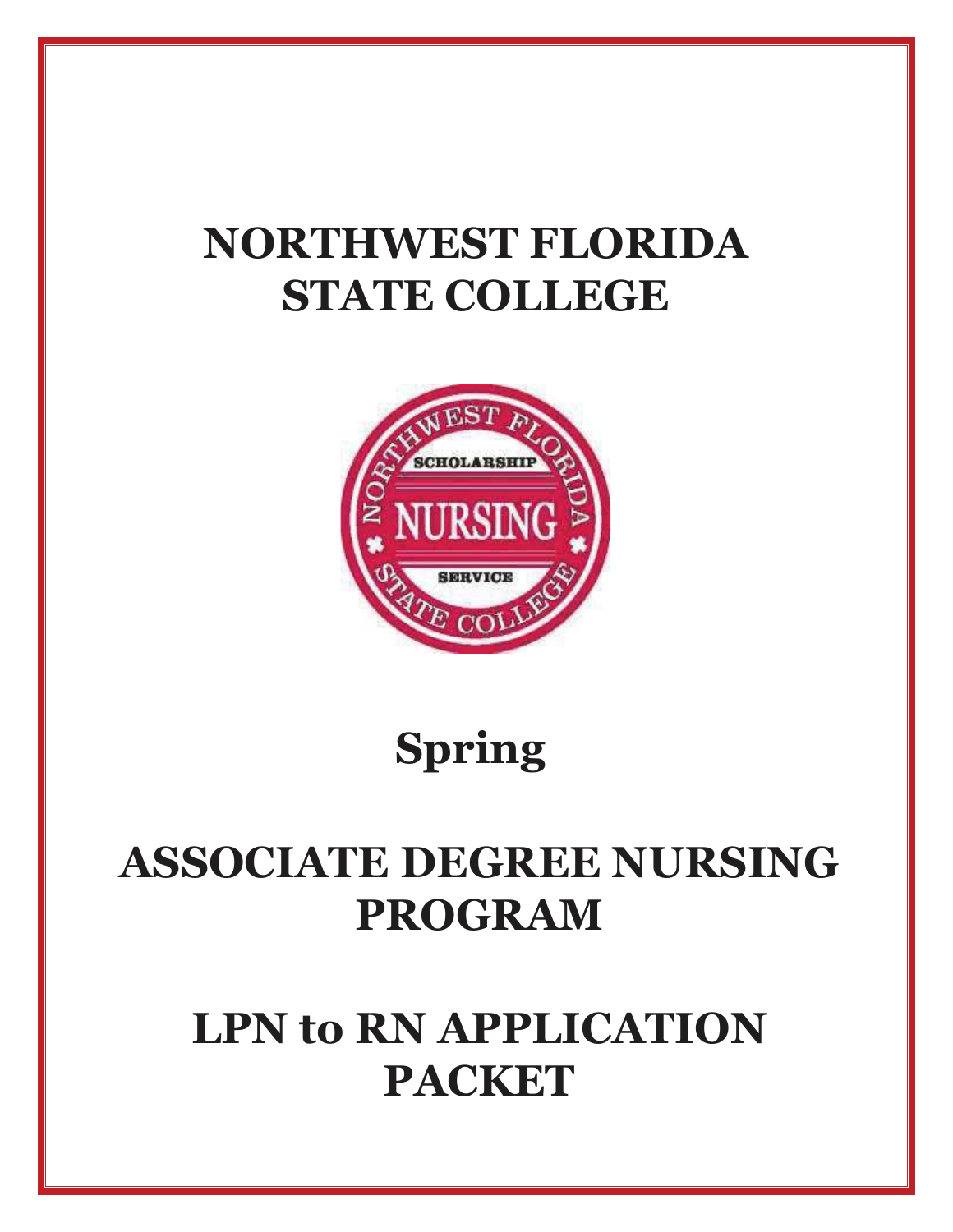# **NORTHWEST FLORIDA STATE COLLEGE ASSOCIATE IN SCIENCE DEGREE – NURSING SPRING APPLICATION CHECKLIST – LPN to RN TRACK OF THE ASN PROGRAM**

| TO BE ELIGIBLE FOR ADMISSION TO THE SPRING NWFSC LPN TO RN TRACK OF THE ASN PROGRAM, YOU MUST:                                                                                                                                                                                                                                                                 |                                                                                                                                                                                                                                                                                                                                                                                                                                                |  |  |  |  |
|----------------------------------------------------------------------------------------------------------------------------------------------------------------------------------------------------------------------------------------------------------------------------------------------------------------------------------------------------------------|------------------------------------------------------------------------------------------------------------------------------------------------------------------------------------------------------------------------------------------------------------------------------------------------------------------------------------------------------------------------------------------------------------------------------------------------|--|--|--|--|
| Apply to NWF State College if you are a new student or reapply if you have not taken classes within the last year. Select<br>AA Associates of Arts -General as your Academic Plan. (NOTE: Do NOT select BSN!) If you already have an AA or<br>bachelor's degree, you can select Non-DegreeSeeking.                                                             |                                                                                                                                                                                                                                                                                                                                                                                                                                                |  |  |  |  |
| Watch the current online NWF State College Nursing Program Information Session and submit post-test by<br>July 1. (NOTE: You will not be eligible to apply if you do not complete the information session.)                                                                                                                                                    |                                                                                                                                                                                                                                                                                                                                                                                                                                                |  |  |  |  |
| Submit Nursing Program Application Form by July 1. Application packets that include the application form are<br>accepted June 1 - July 1. Do NOT submit application materials before June 1.)                                                                                                                                                                  | available on the college website: "Selective Program Admissions" page, "Nursing A.S.". (NOTE: Applications will be                                                                                                                                                                                                                                                                                                                             |  |  |  |  |
|                                                                                                                                                                                                                                                                                                                                                                | If you are applying for the LPN to RN transition track, you must have an active, unencumbered Florida PN license to be<br>eligible. Applicants who are currently enrolled in a Practical Nursing program may apply, and if accepted, be granted<br>provisional admission provided they obtain licensure no later than the first day of Spring classes.                                                                                         |  |  |  |  |
| be considered.                                                                                                                                                                                                                                                                                                                                                 | Have a cumulative college Grade Point Average (GPA) of 2.50 or higher on a 4.00 scale<br>*The GPA is cumulative and include ALL lower division (100/1000 and 200/2000) level college credit courses from<br>NWFSC and any previously attended institution. For students who have not earned graded non-developmental<br>college hours at a regionally accredited institution, the high school GPA at the time of graduation or GED scores will |  |  |  |  |
| Exam up to two times between March 2 and July 1. Scores from exams taken prior to March 2 will NOT be<br>considered.)                                                                                                                                                                                                                                          | $\Box$ Score 75% or higher on the HESI RN Fundamentals Exam by July 1. (NOTE: You may take the HESI RN Fundamentals                                                                                                                                                                                                                                                                                                                            |  |  |  |  |
| Obtain PERT scores (or SAT/ACT scores) and complete all required college prep courses (if needed) by July 1. IF YOU<br>HAVE NOT COMPLETED COLLEGE LEVEL MATH AND ENGLISH COURSES, PERT SCORES ARE REQUIRED (unless you<br>are exempt based on graduation from a FL high school in 2007 or later). Check with a Student Success Navigator if<br>you are unsure. |                                                                                                                                                                                                                                                                                                                                                                                                                                                |  |  |  |  |
| Submit official high school transcript or GED diploma or score report to NWFSC admissions office by July 1. If you<br>are currently taking classes at NWFSC, your transcripts will already be on file. If you are currently in high school, you<br>must be 18 or older and have your diploma before the first day of Spring classes.                           |                                                                                                                                                                                                                                                                                                                                                                                                                                                |  |  |  |  |
| file. Submit LPN program transcripts for later use.                                                                                                                                                                                                                                                                                                            | Submit official transcripts from all other postsecondary institutions attended including CLEP, AP, IB transcripts to<br>NWFSC admissions office by July 1. If you are currently taking classes at NWFSC, your transcripts will already be on                                                                                                                                                                                                   |  |  |  |  |
| Tanya Beauregard, Director of Nursing                                                                                                                                                                                                                                                                                                                          |                                                                                                                                                                                                                                                                                                                                                                                                                                                |  |  |  |  |
| Niceville Campus, Nursing Department<br>See a Student Success Navigator for<br>Building 420, Room 333                                                                                                                                                                                                                                                          |                                                                                                                                                                                                                                                                                                                                                                                                                                                |  |  |  |  |
| Email:<br>duicing ar quidance an the annlication                                                                                                                                                                                                                                                                                                               |                                                                                                                                                                                                                                                                                                                                                                                                                                                |  |  |  |  |

Karin McKnight, Instructional Support Specialist Niceville Campus, Nursing Department Building 420, Room 333 Email: mcknighk@nwfsc.edu 850-729-6400

beauregt@nwfsc.edu

850-729-6400

**advising or guidance on the application process: Call 850-678-5111**  *We strongly recommend that you do NOT self-advise!*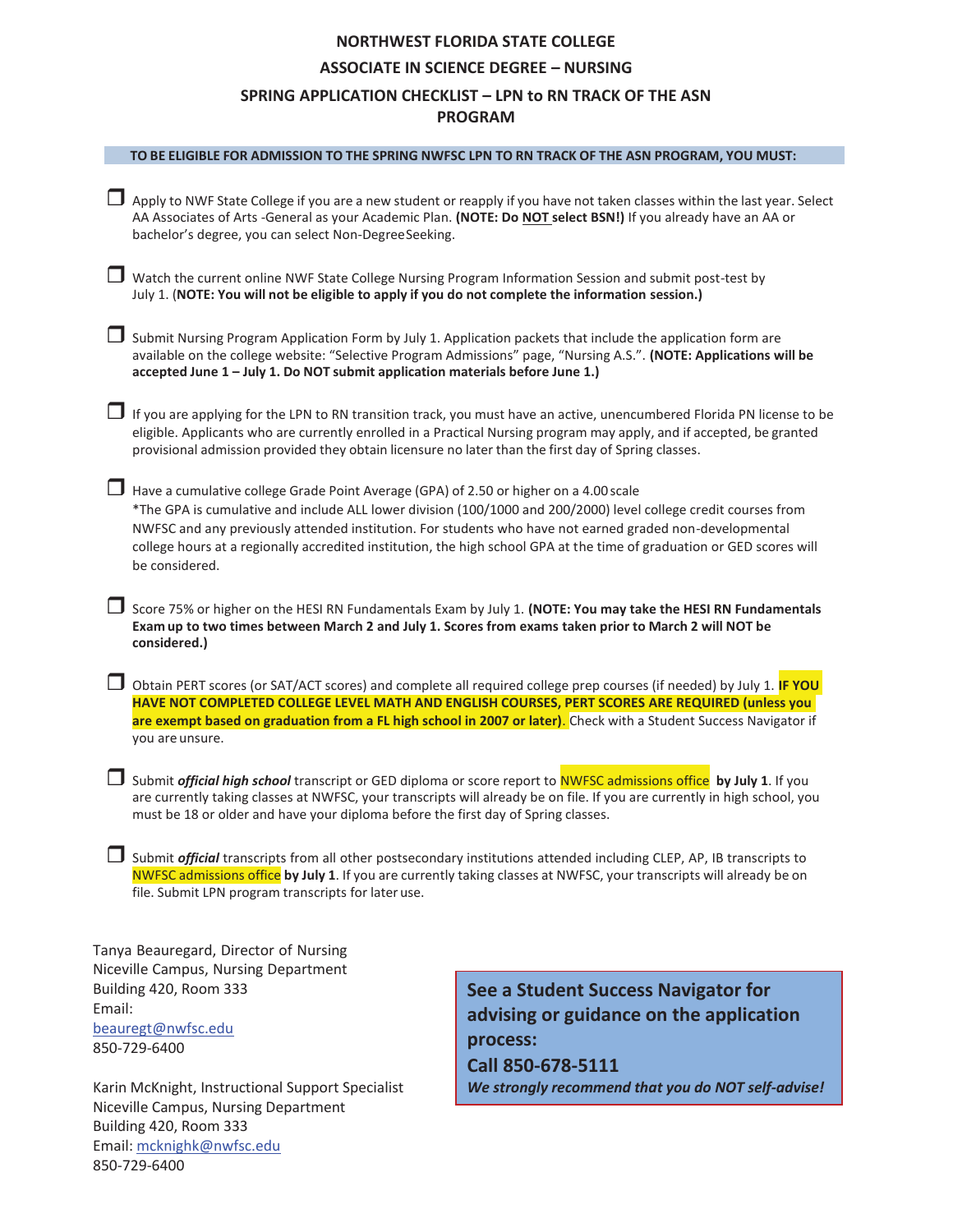#### **Pool of Eligible Applicants**

- 1. Admitted to NWF State College
- 2. Completed Nursing Application (see posted application period)
- 3. Completed current online NWFSC Nursing Program Information Session & submitted Post-Test/Confirmation form
- 4. Score 75% (conversion score) on the HESI RN Fundamentals Exam
	- May take this exam twice during the current application cycle
- 5. Must have an active, unencumbered Florida PN license or be eligible for Florida PN licensure. License must be submitted to the program before the first day of classes the semester you begin nursing courses.
- 6. Cumulative college Grade Point Average (GPA) of 2.50 or higher on a 4.00 scale\*
- 7. All final paperwork must be received by the application deadline:
	- · Program application, Information Session Post-Test/Confirmation form, and a copy of FL LPN licensure (if available)
	- College placement testing scores and all required prep courses completed (if needed)
	- ALL transcripts (high school, other college/university, LPN program)

#### **All eligible applicants accepted unless the number exceeds the available slots, in which case the following Point System will be used to select students.**

#### **Selection Point System**

|               | <b>Item</b>                                                                                                                                                                                                                                                                                                                                                                                                                                                    | <b>Points</b> |
|---------------|----------------------------------------------------------------------------------------------------------------------------------------------------------------------------------------------------------------------------------------------------------------------------------------------------------------------------------------------------------------------------------------------------------------------------------------------------------------|---------------|
| a.            | Successfully completed general education courses (grade of C or higher) taken at NWF State College (points<br>based on number of credits completed for a maximum of 5 points)                                                                                                                                                                                                                                                                                  |               |
|               | 20 or more credits: 10 points<br>15-19 credits: 8 points<br>10-14 credits: 6 points<br>5-9 credits: 4 points<br>1-4 credits: 2 point                                                                                                                                                                                                                                                                                                                           | /10           |
| b.            | Cumulative college GPA* points: $3.00-3.49 = 5$ points; $3.50$ or above = 10 points                                                                                                                                                                                                                                                                                                                                                                            | /10           |
| $C_{\bullet}$ | <b>Current Okaloosa or Walton County Residency</b><br>(subject to additional documentation upon request)                                                                                                                                                                                                                                                                                                                                                       | /5            |
| d.            | Anatomy & Physiology (BSC1085C and BSC1086C or equivalent) course grades:<br>Grade of B or higher = 5 points for each course                                                                                                                                                                                                                                                                                                                                   | /10           |
| e.            | Viewed NWFSC Nursing Program Information Session and submitted post-test<br>(1 point awarded for each correct answer on quiz).                                                                                                                                                                                                                                                                                                                                 | /10           |
| f.            | LPN to RN applicants must successfully complete the HESI RN Fundamentals Exam. A minimum conversion<br>score of 75% on the exam is required for eligibility. Points for scores above 75% are awarded using the<br>highest points earned (version 1 or version 2)<br>Conversion score of 80% - 84.99% = 10 points<br>Conversion score of 85% - 89.99% = 20 points<br>Conversion score of 90% - 94.99% = 30 points<br>Conversion score of 95% - 100% = 40 points | /40           |
| g.            | Military Service with honorable discharge: Proof of military service via DD Form 22, 22a, 256, 214 or 215                                                                                                                                                                                                                                                                                                                                                      | /5            |
|               | <b>Highest possible score 90 points</b><br><b>TOTAL POINTS</b>                                                                                                                                                                                                                                                                                                                                                                                                 | /90           |

**The applicants with the highest point totals are admitted first. If there is a tie among point totals prior to reaching program capacity, the following formula will be used to determine selection:** 

**(Conversion score on HESI RN Fundamentals Exam) + (GPA X 25) = points**

**\* The GPA is cumulative using lower-division coursework only. For students who have not earned graded non-developmental college hours at a regionally accredited institution, the high school GPA at the time of graduation or GED scores will be considered. GPA and acceptance of transfer work is determined based on policies published in the current NWFSC Catalog and as determined by the Executive Director of Academic Records & Enrollment. College prep, developmental, and upper division courses will not be included in determining GPA.**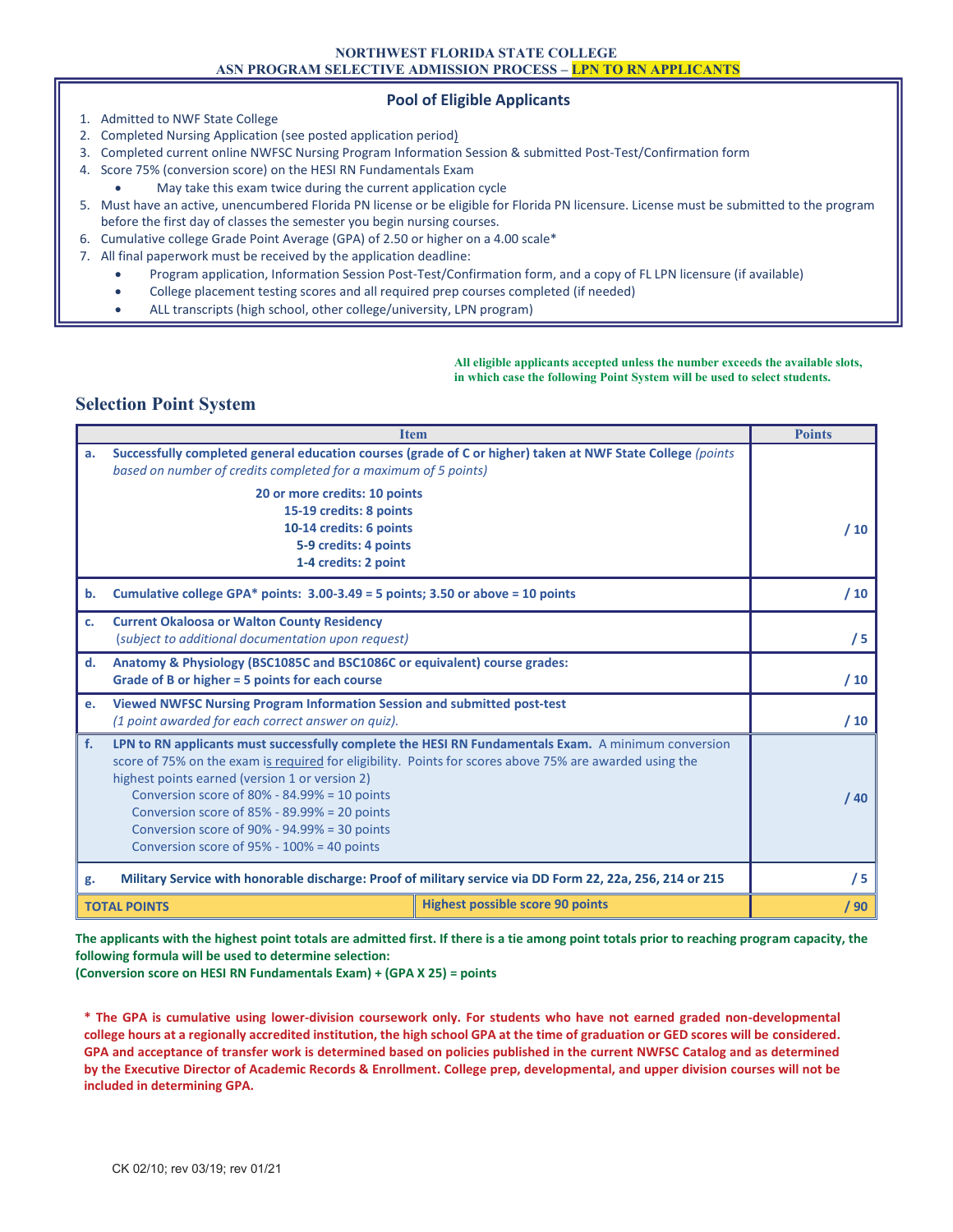# **HESI Fundamentals Exam Information**

The HESI Fundamentals exam is a computerized test that is made up of multiple choice questions. Expect questions on nursing basics and the nursing process, including assessment, diagnoses, planning, implementation, and evaluation. There will also be questions on safety, human growth and development, safety, and mobility.

**IMPORTANT:** The HESI Fundamentals exam may be taken twice during the current application cycle.

If you take the exam more than two times during the application cycle, only the scores from the first two exams will count towards your program application. No scores will be considered from previous cycles.

Study Material Suggestion: Study Guide for Fundamentals of Nursing 2nd Edition from Elsevier. <sup>\*</sup>It can be purchased on the Elsevier website or from Amazon.

#### **Selection Points**

For minimum eligibility: you must score a minimum conversion score of 75% on the exam. Points for scores above 75% are awarded using the highest points earned (version 1 or version2). Please see the Selection Points System on page 3 of this application packet for specific details regarding how points are awarded.

#### **To Schedule the HESI Fundamentals at the Niceville or Fort Walton Beach Campus or the Sikes Center in Crestview**

- You must schedule an appointment with the Testing Center to take your exam by using their Online Scheduling System: Register Blast
- The HESI Fundamentals exam is given at the Niceville Testing Center in Building 410 or the Sikes Center  $\sqrt{2}$
- in Crestview You have four hours to complete the exam, so please allow yourself enough time to finish  $\overline{2}$ your test before closing. If you do not complete the exam before closing, you will not be allowed to return to finish the exam at a later date.
- Before arriving to take your exam, You **MUST** set up your Evolve account. (See information box below)
- The Testing Center will determine **which version of the exam** (version 1 orversion2) you need to take **based on the current application cycle.**
- You must present a government-issued photo ID or NWFSC ID Card when you arrive at the Testing Center to take your exam.
- $\overline{?}$ The testing fee plus Testing Center registration convenience fee must be paid at the time of registration. You must pay this fee each time you take the exam.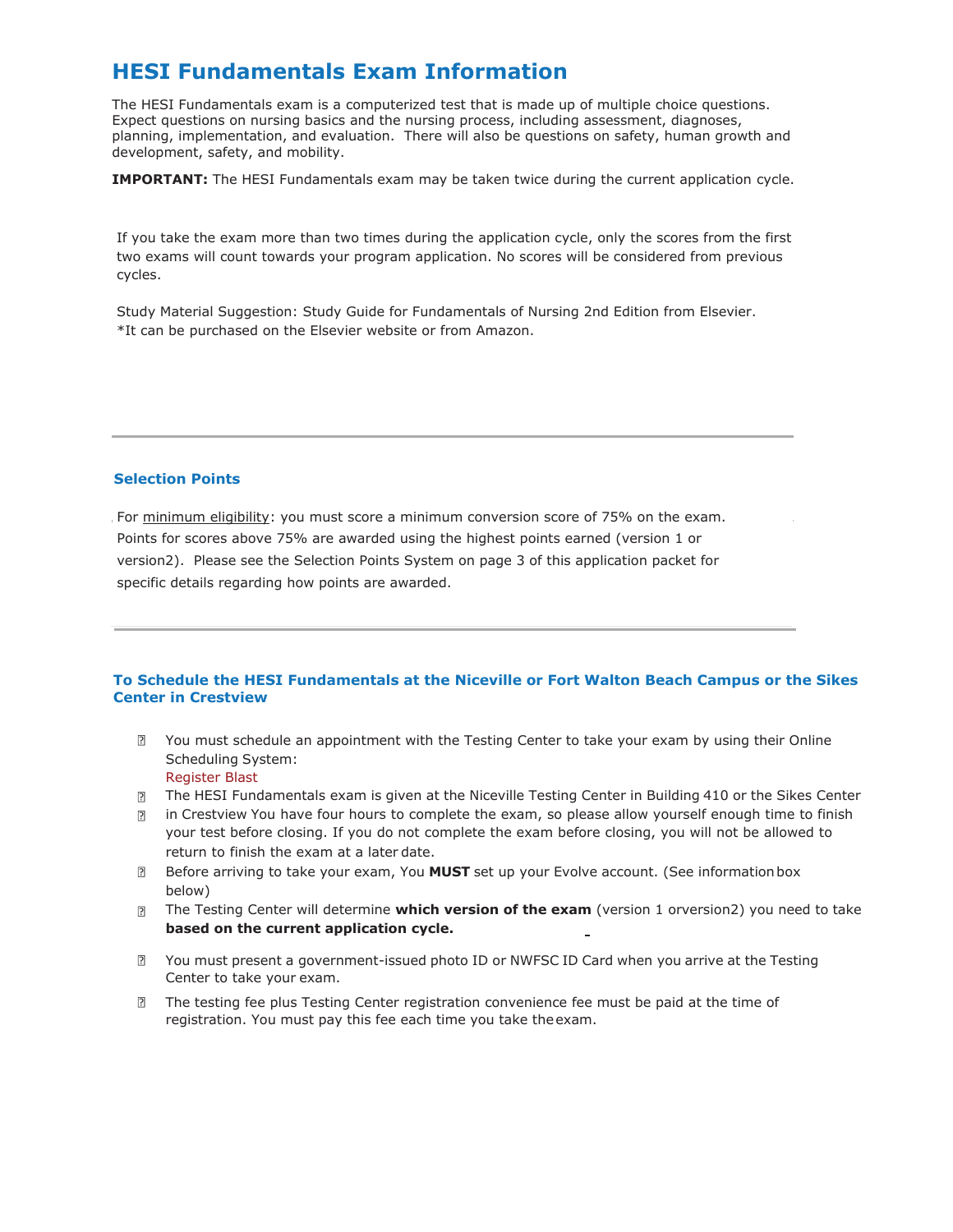#### **Exam versions:**

- Even if you took the Fundamentals exam in the previous application cycle, you MUST take version 1 of the exam in the current cycle; you have the opportunity to take a second version within the current cycle.
- · If you have taken the exam during the current application cycle in a different location (via Distance Testing or at another college other than NWF State College), be sure to communicate this with the Testing Center upon registration. Take version 2 of the exam here and contact Evolve to have your first exam scores sent to Tanya Beauregard at beauregt@nwfsc.edu.

#### **If you have questions about how to register for the test, please contact the Testing Center:**

**Phone:** (850) 729-6016 **Email:** testing@nwfsc.edu

#### **Before Test Day**

- · **You MUST set up your Evolve account prior to arriving on test day.**
- To set up your Evolve account, click here
- · After filling in your personal information you will be given your user name and password. Remember this in order to expedite your login on test day.

**We cannot assist you in retrieving your user name and password at the time of the exam. If you cannot remember this information, you will not be permitted to take the exam.**

#### **Things to Bring on Test Day**

- · Photo ID (such as Driver's License or Student ID)
- Your username/password for your Evolve account (see above)

#### **Test Results**

- · Your results should be available within 24 hours. You will receive an email with a link to your Evolve account to access your scores.
- · This E-Mail will be sent to the address you provided when you created your Evolve account.
- · If you take the HESI Exam at the Niceville Campus OR through using the NWFSC code if taken at a Prometrics Testing Center, your scores will be sent to the nursing department electronically.

#### **Repeat Test**

- · You are only allowed two attempts to take the exam during the application cycle. If you take the exam more than two times during the application cycle, only the scores from the first two exams will count towards your program application.
- · The highest score you earn on each individual component will be applied towards your points
- · Only scores earned in the CURRENT application cycle will be considered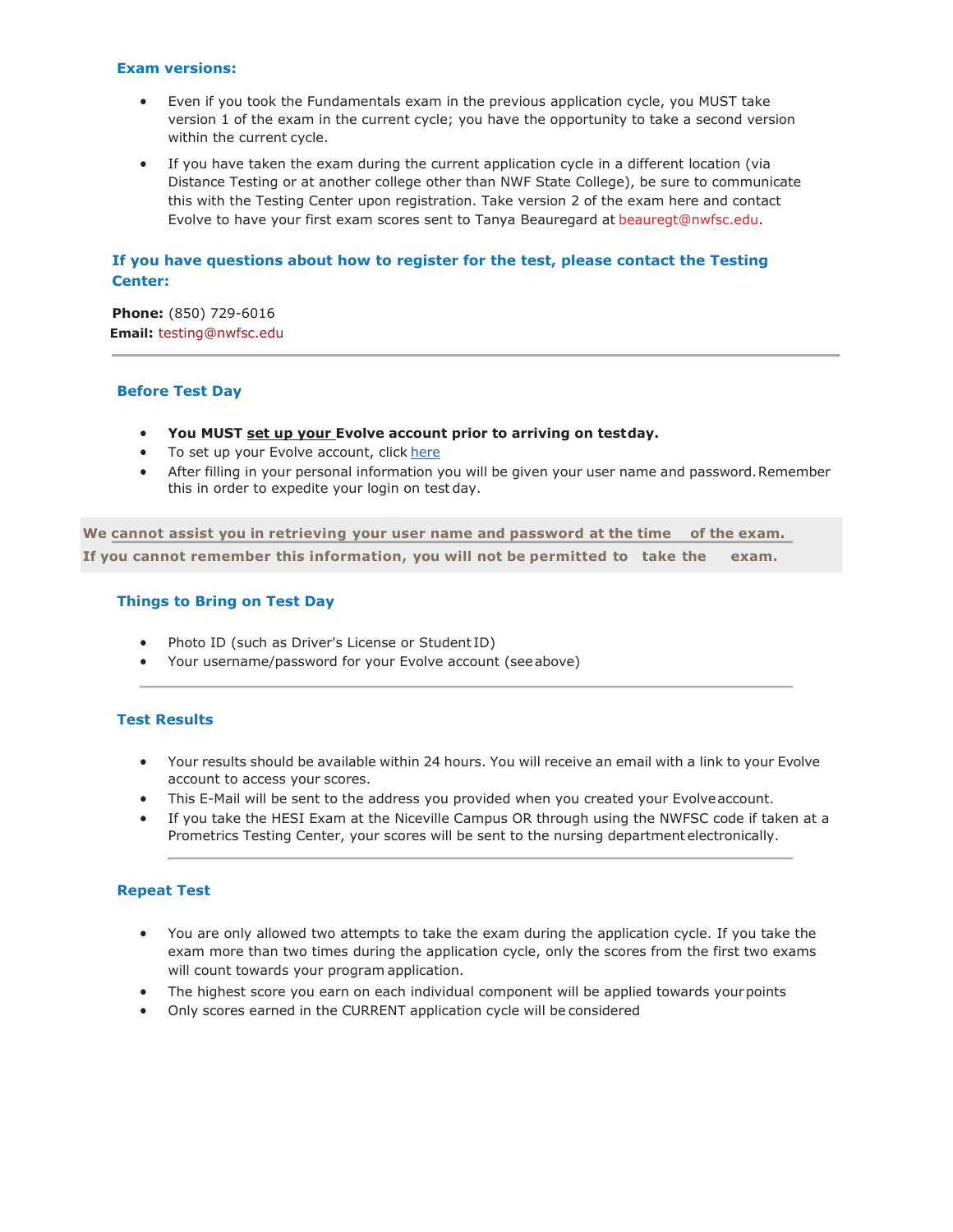# **To Schedule a Test at Another Location (Distance Testing)**

- · If you live within the United States, you may take the exam at any Prometric Testing Center. The cost for the exam through Prometric is higher than on campus.
- **E** First, you will follow the instructions on the next pages to create an account on Evolve. Elsevier.com and request to schedule a Distance Exam.
- · Once you receive your Eligibility notification email from Elsevier, you will be directed to schedule and pay for you exam via the Prometric website.
- To find an exam center near you visit Prometric Elsevier.
	- · Click on "Locate"
	- Click on the dropdown menu on "Select a Test"
	- Scroll down and select "HESI Fundamentals Assessment Version 1" or "HESI Fundamentals" Assessment Version 2", depending on whether this is the first time or second time you are taking the exam during the *current admission cycle*.
- Go to the testing center of choice, on the scheduled date and time, with your Evolve username & password, along with a valid government issued photo ID.

#### **NORTHWEST FLORIDA STATE COLLEGE DISTANCE TESTING Department ID: 199193**

#### **IMPORTANT INFORMATION:**

1. Do not use the school's department ID as your student ID when creating your student Evolve account.

2. The first and last name on your Evolve account must be the same as it appears on your government issued photo ID with signature (i.e. Driver's License or Passport). You will not be admitted into the testing lab if there is any discrepancy between what is listed on your Evolve student account and what is presented on your ID.

3. Your government issued ID must include your signature and a photo that resembles your current appearance to gain admittance into the testing center (your middle name/initial is not required).

You will receive an email Confirmation Notice indicating that you may schedule your exam. Please carefully review the information contained in your Confirmation Notice. If name is not correct, or has been changed, please contact Prometric Elsevier. Failure to do so could result in forfeiture of your testing appointment and associated fees.

#### **PLEASE NOTE:**

You will receive your Eligibility ID within 1-3 business days from receipt of your eligibility request. If you do not see the notification, please check your spam/junk folder.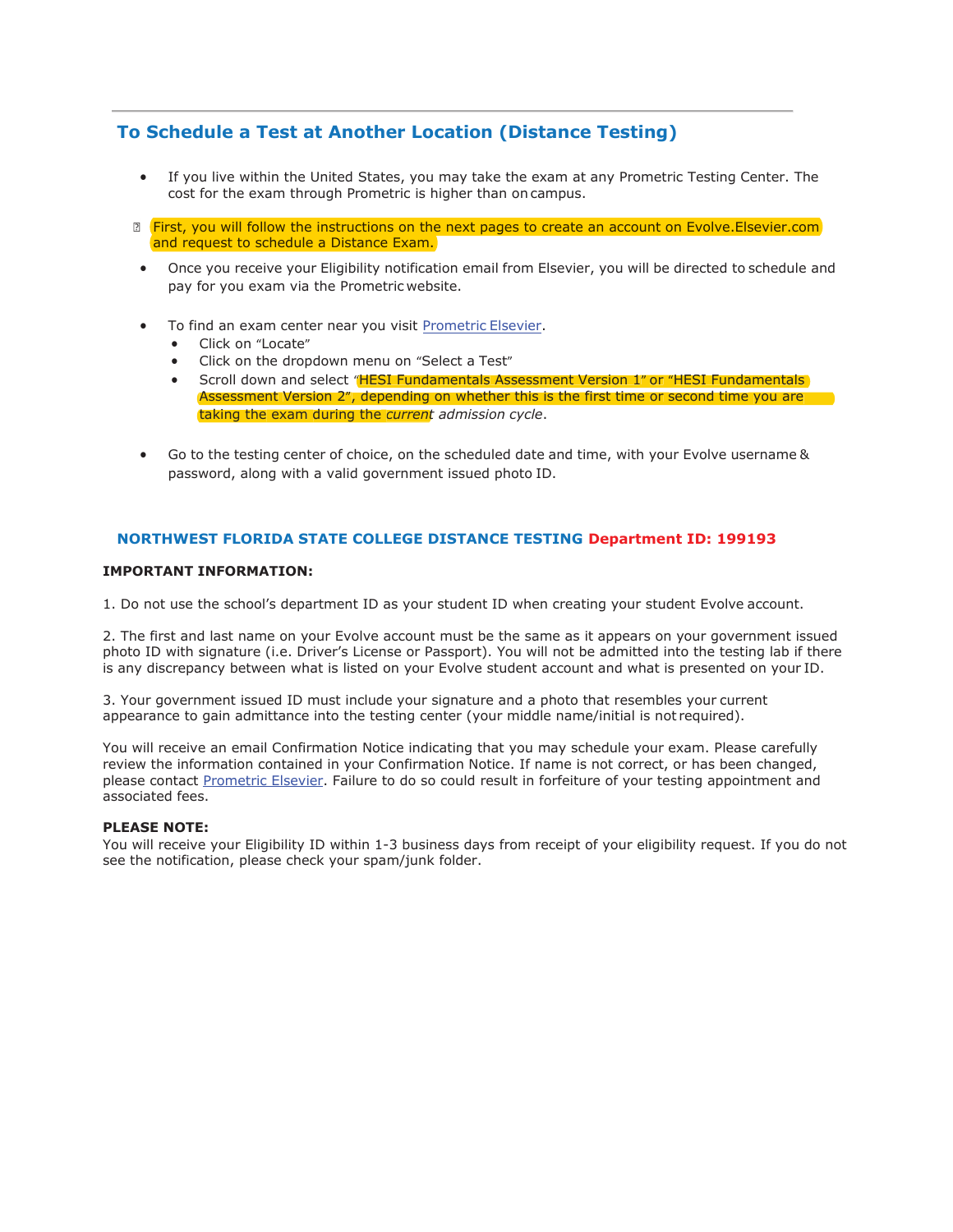

# **Distance Testing How to Guide**

### **Registration Steps:**

- 1. Create an Evolve Student Account at evolve.elsevier.com.
- 2. Log into your Evolve Student Account and click on the Student Access link.



3. Click the Distance Testing tab and select Register for a Distance Exam:

| Distance Testing<br>$\checkmark$ | Help & Resources |  |  |
|----------------------------------|------------------|--|--|
| Register for a Distance Exam     |                  |  |  |
| View My Registered Exams         |                  |  |  |
|                                  |                  |  |  |

- 4. Enter your school's department ID and select your exam (Obtain the student informational document from your school, as it contains the school's department ID).
- 5. Confirm that your first and last name match your government-issued photo ID (driver's license or passport). Your ID must contain a photo and signature. Note: the testing center will not review your middle name or address when checking you into the center to take your exam.
- 6. You will receive an email within 1‐3 business days with your eligibility ID and directions for scheduling and paying for your exam.
- 7. Please review all instructions on the Prometric website page titled Information Review:

**Information Review How to Become Eligible** Please contact your prospective school for eligibility instructions. You will receive a Confirmation Notice indicating that you may schedule your exam. Please carefully review the information contained in your Confirmation Notice. If any of the information is incorrect or if the information has changed, please contact Elsevier Review and Testing in Houston at exameligibility@elsevier.com What to Bring to the Testing Center You will be required to present one valid, government-issued photo ID (e.g., driver's license or passport). The identification document must be in Latin characters and contain your photograph. All other personal items must be locked in a locker for test security purposes, so please limit what you bring to the testing center.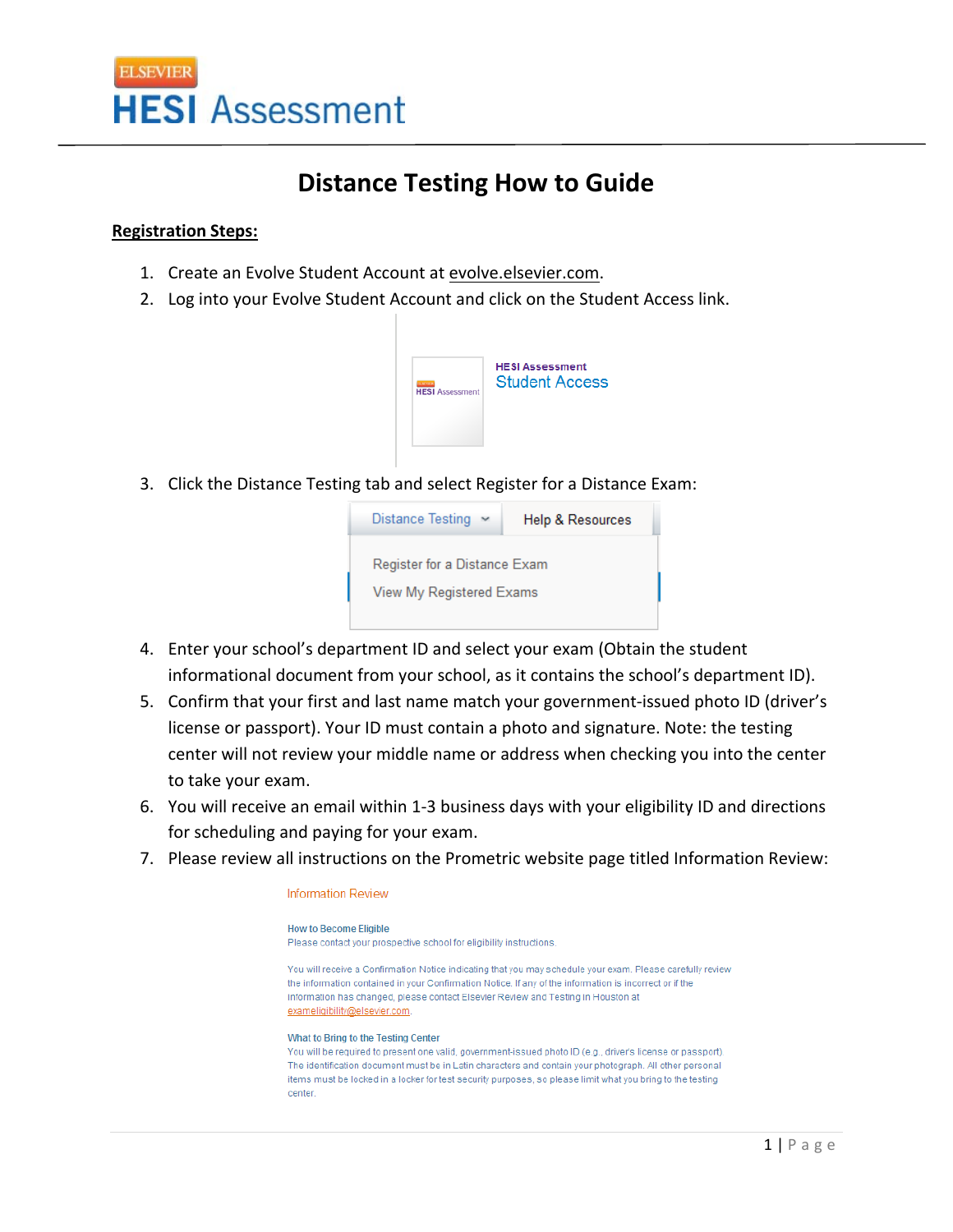

# **Testing Day:**

- 1. What to bring: Valid government‐issued photo ID (driver's license or passport), Evolve username & password. The proctor will be confirming that your signature and first & last name match your ID before you are allowed to enter the testing center and take the exam.
- 2. Breaks:
	- a. Candidates are free to take breaks as needed.
	- b. Do NOT click the exit button on your computer screen, as this will end your testing session and you will have to pay for another session.
	- c. Your break time will be part of your seat time.
	- d. Should you experience technical difficulties when testing, it is imperative that you collect a ticket from the testing proctor and contact Elsevier (800‐950‐2728).
- 3. Results:
	- a. You will be able to see your grades at the testing site, unless blocked by your institution.
	- b. Some testing sites may let you print the results.
	- c. You will have access to Admission Assessment results and online remediation within 72 hours of completing your exam by logging into your Evolve student account. All other exam types can take up to 21 business days.
	- d. Click on the My Exams tab to access your results



e. Your Critical Thinking results will be on a separate report and can be accessed by clicking the plus sign by the Admission Assessment Report to list all modules taken. You will then click on the Critical Thinking link to access the report.

| Exam                        |
|-----------------------------|
| Admission Assessment Report |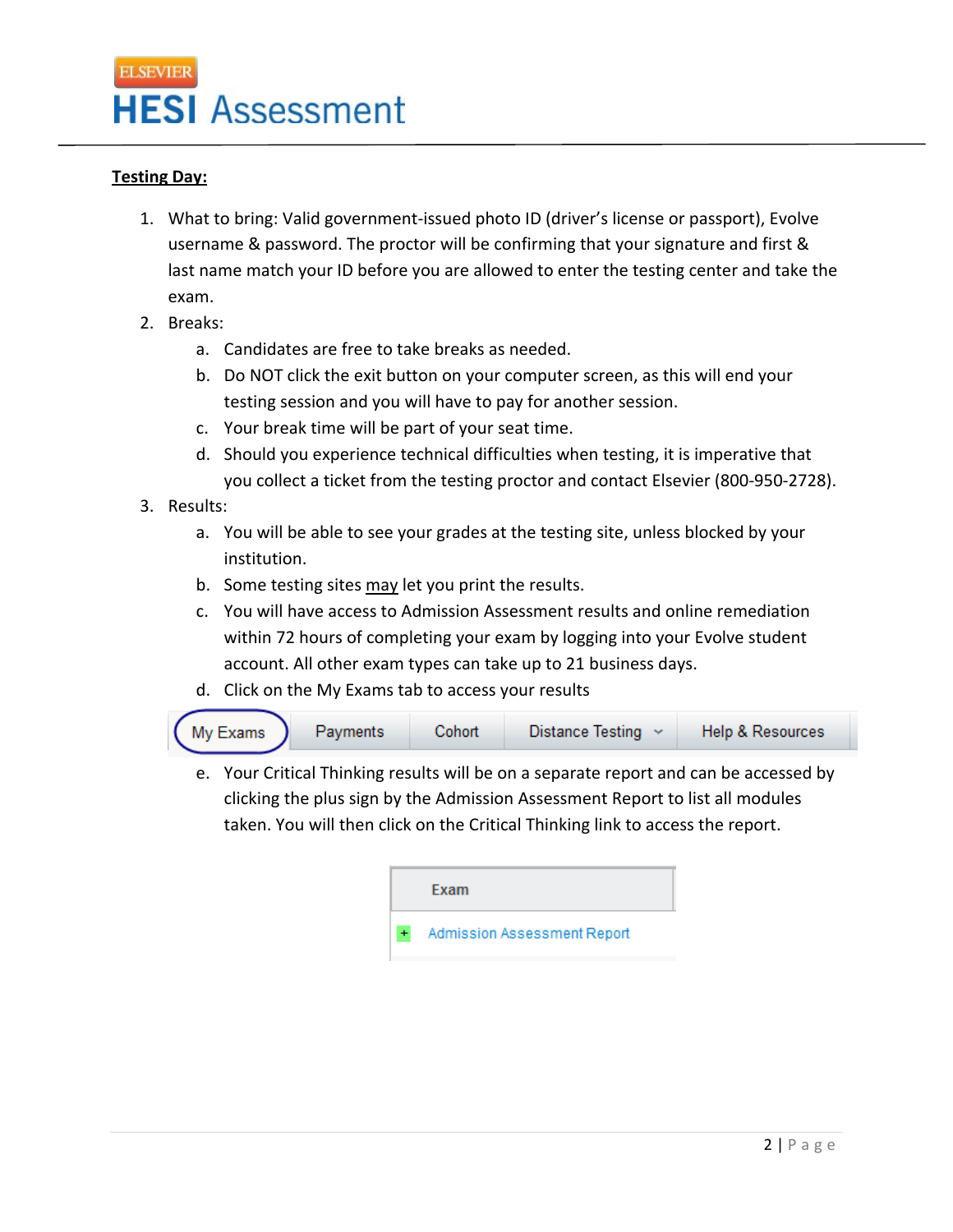# **Northwest Florida State College Associate Degree Nursing Program Spring Application**

**(PLEASE DO NOT SUBMIT BEFORE June 1)** 

| Last                                                                                                         |                                                                                                         | <b>Example 2014</b><br>First | Middle |     |
|--------------------------------------------------------------------------------------------------------------|---------------------------------------------------------------------------------------------------------|------------------------------|--------|-----|
|                                                                                                              |                                                                                                         |                              |        |     |
| Street                                                                                                       |                                                                                                         | City                         |        |     |
|                                                                                                              |                                                                                                         |                              | State  | Zip |
| High School Graduate/GED? Yes                                                                                |                                                                                                         |                              |        |     |
|                                                                                                              | No <sub>1</sub>                                                                                         |                              |        |     |
|                                                                                                              |                                                                                                         |                              |        |     |
| Note: You must be 18 years or older and have graduated from high school before Spring Nursing classes begin. |                                                                                                         |                              |        |     |
| PLEASE CHECK THE PROGRAM TO WHICH YOU ARE APPLYING:                                                          |                                                                                                         |                              |        |     |
| <b>Associate Degree Nursing (RN)</b>                                                                         |                                                                                                         |                              |        |     |
|                                                                                                              | I earned a bachelor's degree (B.A., B.A.S, B.S) prior to the application deadline.                      |                              |        |     |
|                                                                                                              |                                                                                                         |                              |        |     |
|                                                                                                              | Indicate degree, institution, and year obtained                                                         |                              |        |     |
|                                                                                                              |                                                                                                         |                              |        |     |
| <b>LPN to RN Track</b>                                                                                       |                                                                                                         |                              |        |     |
| license with this application)                                                                               | I have an active, unencumbered Florida Practical Nursing (PN) license (submit a copy of your Florida PN |                              |        |     |

I certify that the information provided on this application is true and understand that reporting false information will result in my disqualification from the applicant pool and program.

Applicant Signature Date

**SUBMIT THE FORM ELECTRONICALLY BY JULY 1 to asnursing@nwfsc.edu.**

\_\_\_\_\_\_\_\_\_\_\_\_\_\_\_\_\_\_\_\_\_\_\_\_\_\_\_\_\_\_\_\_\_\_\_\_\_\_\_\_\_\_\_ \_\_\_\_\_\_\_\_\_\_\_\_\_\_\_\_\_\_\_\_\_\_\_\_\_\_\_\_\_\_\_\_

**Applications received after the July 1 deadline will not be considered.**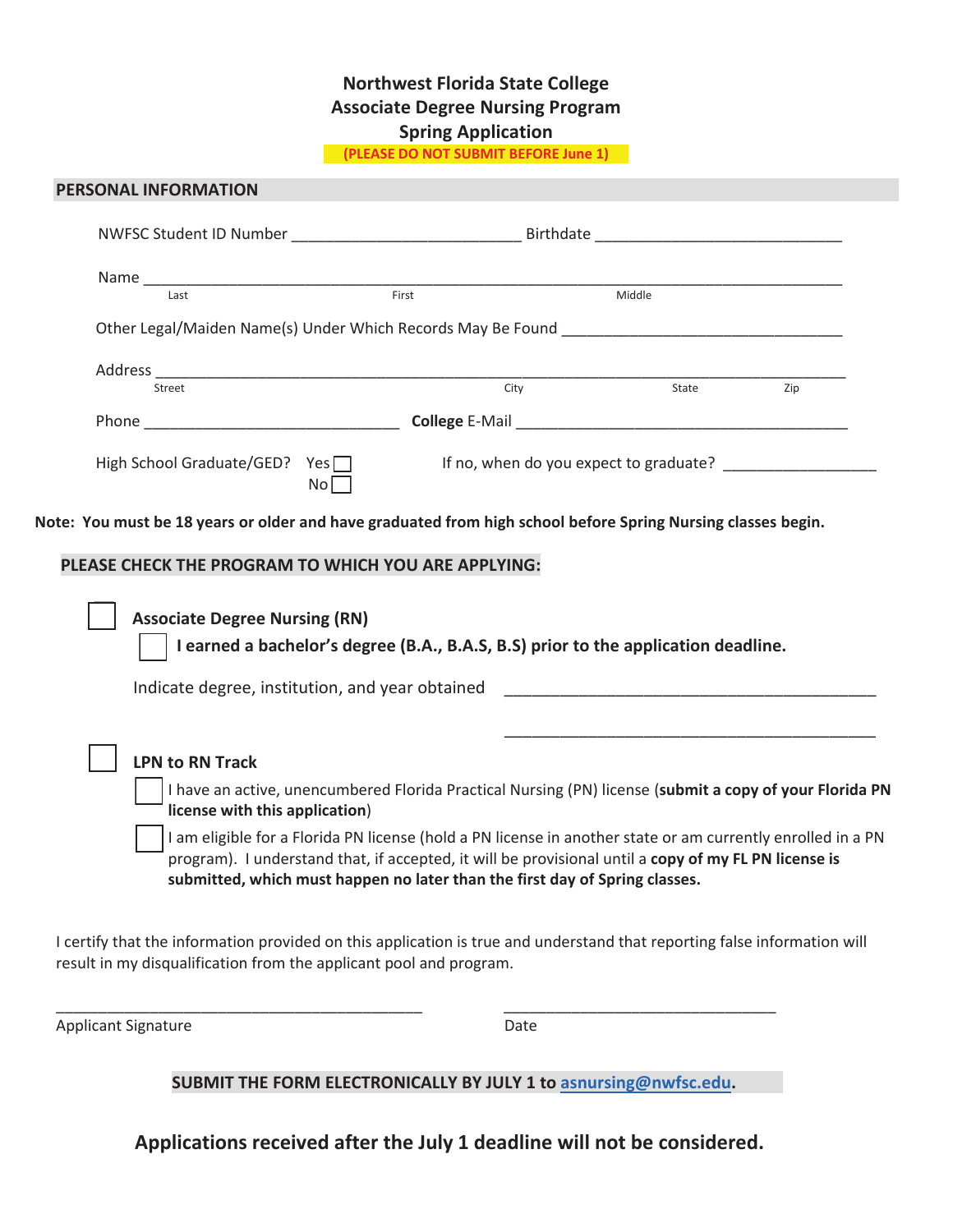## Northwest Florida State College Associate of Science in Nursing Program (RN) **Spring Information Session Post-Test and Confirmation Form**

| Step I: Provide your information below: (Please print neatly) |              |  |  |
|---------------------------------------------------------------|--------------|--|--|
| Name:                                                         | Student ID#: |  |  |
| College Email:                                                | Date:        |  |  |

## **Step 2: Complete the Information Session Post-Test**

- 1. An applicant earned a conversion score of 76% on the HESI RN Fundamentals Exam version 1, and a conversion score of 87% on version 2. How many points will the applicant receive for the Selection Point System?
	- A. 5
	- B. 30
	- C. 20
	- D. 10
- 2. What is the final date that official transcripts may arrive at the College to meet the Spring application deadline?
	- A. July 1
	- B. June 30
	- C. May 1
	- D. Sept 1
- 3. An applicant's GPA is calculated using all lower level (1000/2000) classes taken at NWFSC and any other college or university previously attended.
	- A. True
	- B. False
- 4. An applicant that has any questions regarding eligibility for licensure in nursing due to problems with past felony charges will need to contact the State of Florida Board of Nursing for answers to their questions.
	- A. True
	- B. False
- 5. An applicant who applied for the program for Spring met all the requirements but was not accepted. This same applicant wants to apply for Fall. The only action required of the applicant for this new application cycle will be to complete a new application to the program.
	- A. True
	- B. False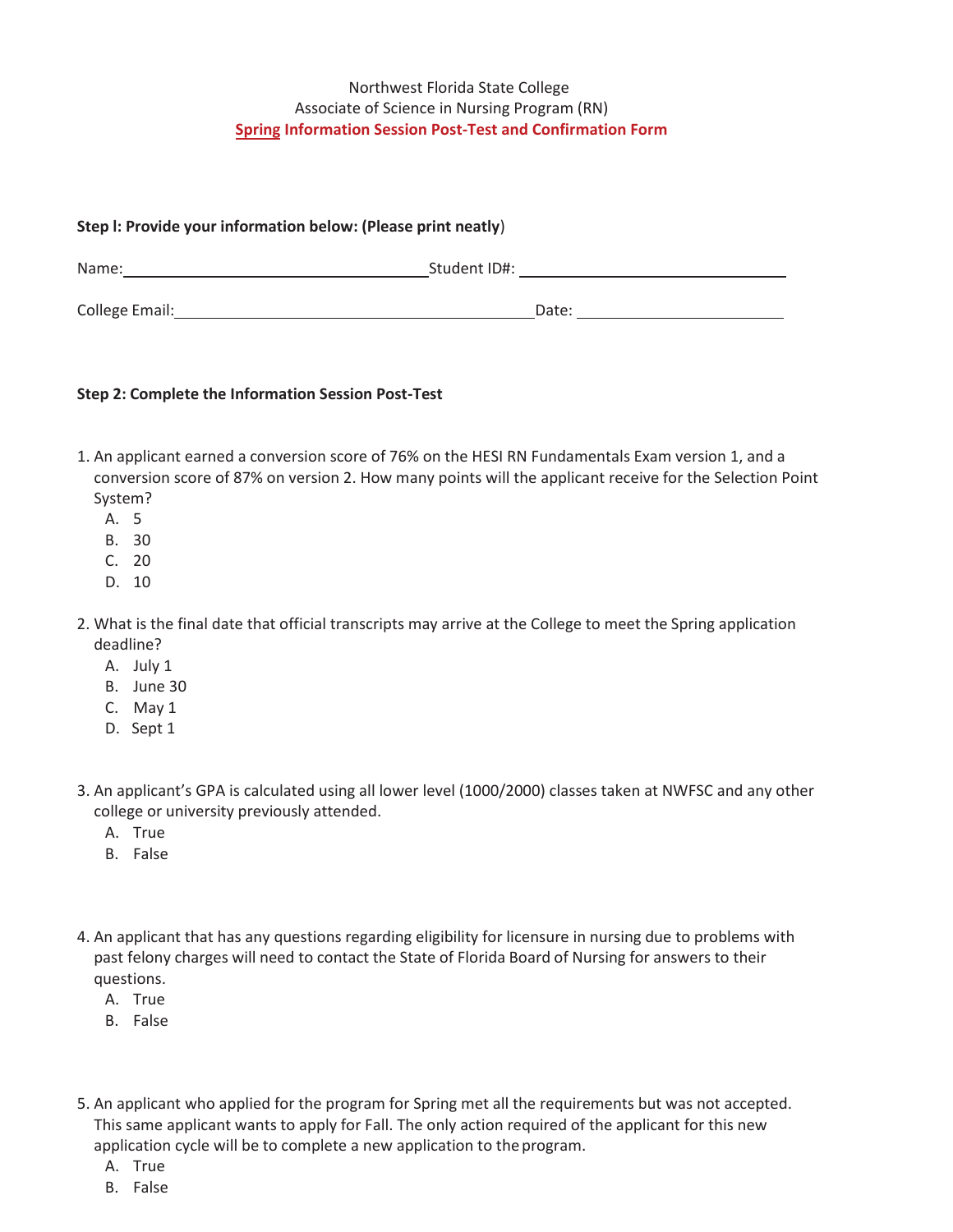- 6. An applicant made an A in BSC 1085C and a C in BSC 1086C. How many points will the applicant receive for this on the Selection Point System?
	- A. 10
	- B. 0
	- C. 2
	- D. 5
- 7. An applicant has taken 5 courses at NWF State College totaling 16 credits and earned an A or B in each one. How many points will he receive for these on the Selective Admission Point System?
	- A. 2
	- B. 4
	- C. 10
	- D. 8
- 8. All general education and nursing courses required for an AS in Nursing degree must be passed with a grade of C or higher.
	- A. True
	- B. False
- 9. An applicant who graduated from an out-of-state high school took the college placement test. Based on her results, she must take Intermediate Algebra (MAT1033A). It is July 15 and she has not yet taken this course. Her HESI A2 scores are all above 75% and she submitted all paperwork by the deadline. Does she meet minimum eligibility for the Spring application cycle?
	- A. Yes
	- B. No
- 10. How many points will an applicant receive for prior military service if they send in proof of service with their application by the deadline?
	- A. 20
	- B. 0
	- C. 5
	- D. 10

## **Step 3: Sign the confirmation:**

By signing this form, you are stating that you watched the online information Session for the RN program and that you understand the application process (minimum eligibility requirements and timing) for the Northwest Florida State College Nursing Program.

Signature:

# **Step 4: Submit the form electronically to asnursing@nwfsc.edu.**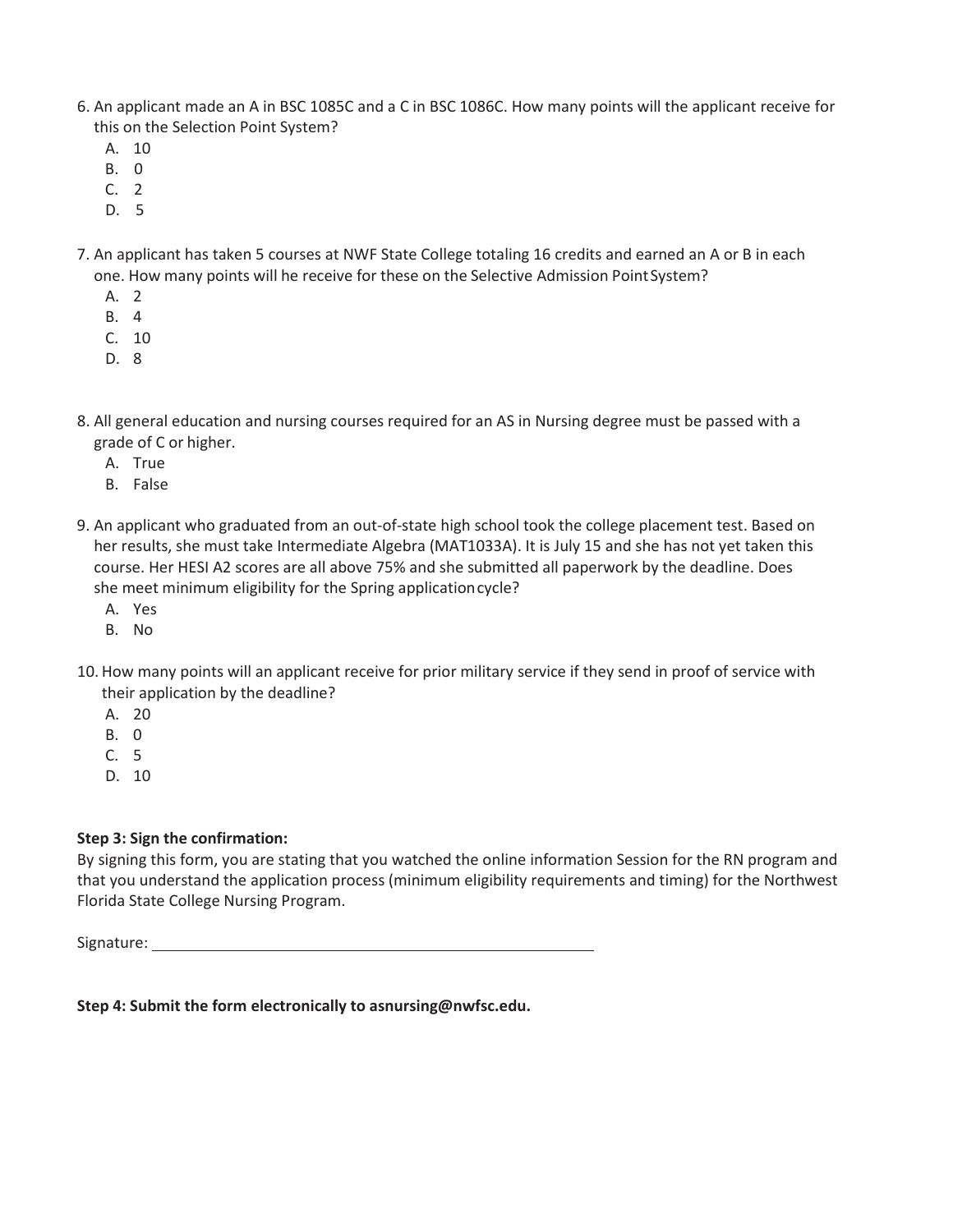

# **Associate in Science in Nursing (RN) Curriculum**

| <b>Semester</b>                                               | <b>Course ID</b>                                                                                   | <b>Course Name</b>                                                                                                                                                                                                    | <b>Credit Hours</b>                                          |  |
|---------------------------------------------------------------|----------------------------------------------------------------------------------------------------|-----------------------------------------------------------------------------------------------------------------------------------------------------------------------------------------------------------------------|--------------------------------------------------------------|--|
|                                                               |                                                                                                    |                                                                                                                                                                                                                       |                                                              |  |
| <b>Before</b><br><b>Staring</b><br><b>Nursing</b><br>courses. | <b>BSC 1085C</b><br><b>ENC 1101</b><br>(MAC 1105, STA 2023,<br>MAC 2311, MGF 1106,<br>or MGF 1107) | Human Anatomy & Physiology I<br><b>English Composition I</b><br>College Level Math<br><b>TOTAL</b><br>LPN COHORT MUST HAVE A&P 1 and 2<br><b>Completed To Start in Semester 2</b>                                     | 4<br>3<br>3<br>10                                            |  |
| Semester 1                                                    | <b>BSC 1086C</b><br><b>HUN 2201</b><br><b>NUR 1021C</b><br><b>NUR 1021L</b>                        | Human Anatomy & Physiology II<br><b>Nutrition</b><br><b>Nursing Process I</b><br><b>Nursing Process I Clinical Experience</b><br>Pharmacologic Principles in Nursing I<br><b>TOTAL</b>                                | 4<br>3<br>6<br>4<br>1<br>18                                  |  |
|                                                               |                                                                                                    | <b>LPN Cohort must take Nutrition by</b><br>the End of Semester 4                                                                                                                                                     |                                                              |  |
| Semester 2                                                    | <b>DEP 2004</b><br>HUM<br><b>NUR 1231C</b><br><b>NUR 1750L</b><br><b>NUR 1142</b>                  | Human Growth & Development<br>Humanities Elective+<br><b>Nursing Process II</b><br><b>Nursing Process II Clinical Experience</b><br>Pharmacologic Principles in Nursing II<br><b>TOTAL</b>                            | 3<br>3<br>5<br>$\overline{\mathbf{4}}$<br>$\mathbf{1}$<br>16 |  |
| Semester 3                                                    | <b>MCB 2010C</b><br><b>NUR 2233C</b><br><b>NUR 2233L</b>                                           | Microbiology<br><b>Nursing Process III</b><br>Nursing Process III Clinical Experience<br><b>TOTAL</b>                                                                                                                 | 4<br>6<br>4<br>14                                            |  |
| Semester 4                                                    | <b>POS1041 or AMH2020</b><br><b>NUR 2241C</b><br><b>NUR 2241L</b><br><b>NUR 2811L</b>              | <b>American Government or American</b><br><b>History II*</b><br><b>Nursing Process IV</b><br><b>Nursing Process IV Clinical Experience</b><br><b>Nursing Clinical Practicum</b><br><b>TOTAL</b><br><b>TOTAL HOURS</b> | 3<br>5<br>3<br>3<br>14<br>72                                 |  |

*+Be sure to take a "Core" Humanities course that incorporates the Oral Communication component which satisfies the program's "Speaking-Across-the-Curriculum" requirement. If you have a previous bachelor's degree, you have met this requirement. \*New requirement replacing Psychology/Sociology starting Fall 2022. Must pass the Florida Civic Literacy Exam (FCLE)*